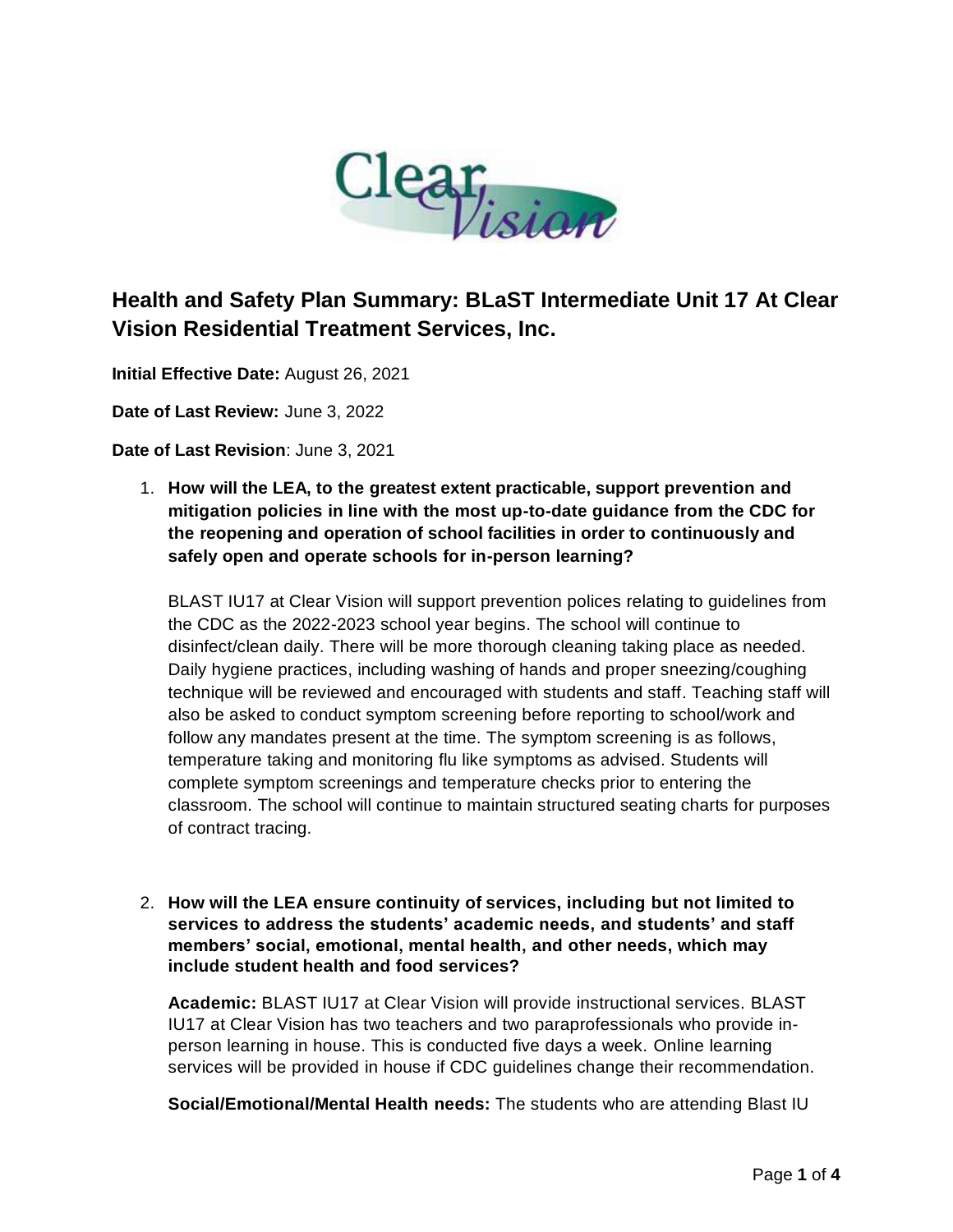17 At Clear Vision have all their psycho-social needs met through the Clear Vision Residential program attached to the school. Their emotional needs are met through gaining an understanding how we each experience happiness and peace. The ability to have counseling services in house eliminates the need for a truancy officer.

**Food Service:** The nutritional needs of the students attending Blast IU 17 at Clear Vision are met in house by Clear Vision staff. BLAST IU17 at Clear Vision follows all CDC recommended guidelines. Students have their meal in a separate space then the teachers. The 6 feet apart rules are withheld to the highest standard. Hand washing is conducted before and after meals to help prevent the spread of the disease.

3. Use the table below to explain how the LEA will maintain the health and safety of students, educators, and other staff and the extent to which it has adopted policies, and a description of any such policy on each of the following safety recommendations established by the CDC.

| <b>ARP ESSER Requirement</b>                                                                | <b>Strategies, Policies, and Procedures</b>                                                                                                                                                                                                                                                                                                                                                                                                                                                                                                                                                                                                                                               |
|---------------------------------------------------------------------------------------------|-------------------------------------------------------------------------------------------------------------------------------------------------------------------------------------------------------------------------------------------------------------------------------------------------------------------------------------------------------------------------------------------------------------------------------------------------------------------------------------------------------------------------------------------------------------------------------------------------------------------------------------------------------------------------------------------|
| Universal and correct wearing of masks;<br>a.                                               | As per the CDC, cloth masks offer "some"<br>protection to the individual wearing the<br>mask. Individual students and staff will<br>wear a face covering to help protect them<br>from breathing in the virus. For the 2022-<br>2023 school year, BLAST IU17 at Clear<br>Vision, will continue to monitor the ever-<br>changing and applicable requirements or<br>guidelines form the Commonwealth of PA<br>or the CDC that are effective on or after<br>July 30, 2021. If there are any changes or<br>revisions to those applicable<br>requirements after July 30, 2021, BLAST<br>IU17 at Clear Vision will review the<br>requirement and publicly discuss the<br>Health and Safety Plan. |
| b. Modifying facilities to allow for physical<br>distancing (e.g., use of cohorts/podding); | Classroom seating has been rearranged<br>to increase social distancing where<br>practical. Social distancing in classrooms<br>will occur to the extent possible to<br>educate the students. Procedures that aid<br>in social distancing will be used where<br>appropriate.                                                                                                                                                                                                                                                                                                                                                                                                                |
| Handwashing and respiratory etiquette;<br>C.                                                | As per the CDC, students and teaching<br>staff will wash hands frequently, including<br>before entering the classrooms, before<br>and after using the restroom, eating,<br>blowing your nose and coughing or<br>sneezing. Students will be taught the best                                                                                                                                                                                                                                                                                                                                                                                                                                |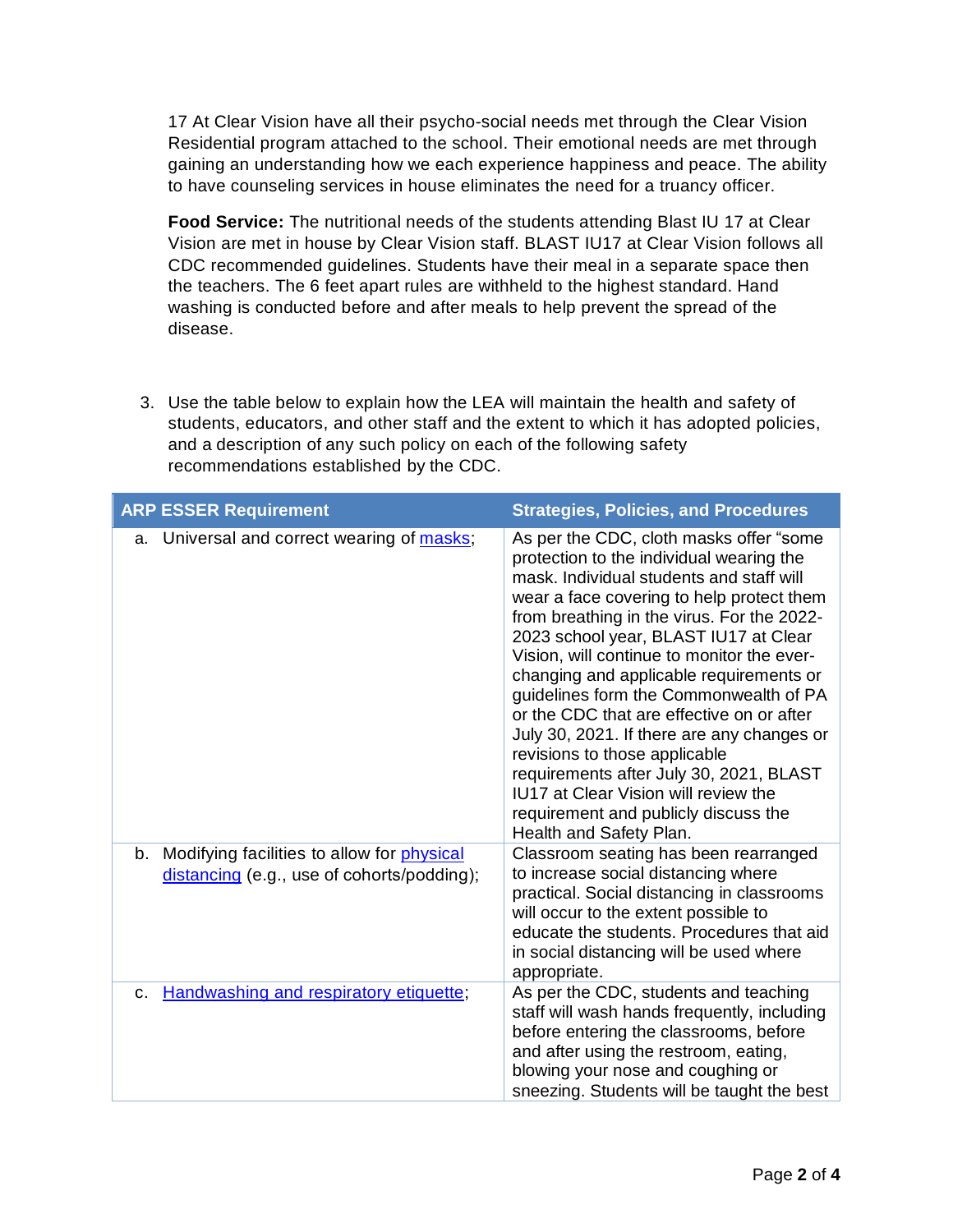| <b>ARP ESSER Requirement</b>                                                                                                               | <b>Strategies, Policies, and Procedures</b>                                                                                                                                                                                                                                                                                                                                                                                                                           |
|--------------------------------------------------------------------------------------------------------------------------------------------|-----------------------------------------------------------------------------------------------------------------------------------------------------------------------------------------------------------------------------------------------------------------------------------------------------------------------------------------------------------------------------------------------------------------------------------------------------------------------|
|                                                                                                                                            | handwashing technique and hand<br>sanitizer will be available in the<br>classroom.                                                                                                                                                                                                                                                                                                                                                                                    |
| <b>Cleaning</b> and maintaining healthy<br>d.<br>facilities, including improving ventilation;                                              | BLAST IU17 at Clear Vision will<br>clean/disinfect the classrooms daily and<br>more frequently when conditions require<br>additional cleaning. Teaching staff will<br>have access to disinfectant in order to<br>clean more frequently as needed. HVAC<br>systems on site are cleaned and serviced<br>regularly. HVAC filters are replaced on a<br>regular basis as well. Exhaust fans in the<br>kitchen will be cleaned and sanitized<br>throughout the school year. |
| Contact tracing in combination with<br>е.<br>isolation and quarantine, in collaboration<br>with the State and local health<br>departments; | State and federal guidelines will be used<br>to determine when an isolated or<br>quarantined staff member or student may<br>return to school.                                                                                                                                                                                                                                                                                                                         |
| f.<br>Diagnostic and screening testing;                                                                                                    | BLAST IU17 at Clear Vision will ask<br>teaching staff to complete at-home<br>screening for COVID-19 symptoms.<br>When symptomatic, diagnostic testing for<br>COVID-19 will be done, if a positive test<br>result is shown the individual will adhere<br>to existing requirements for isolation and<br>quarantine present at the time.                                                                                                                                 |
| Efforts to provide vaccinations to school<br>g.<br>communities,                                                                            | BLAST IU17 at Clear Vision has provided<br>staff members and students opportunities<br>for vaccinations within the community.<br>BLAST IU17 at Clear Vision also provided<br>information pertaining to benefits/risks of<br>the vaccine to all staff members and<br>students.                                                                                                                                                                                         |
| h. Appropriate accommodations for<br>students with disabilities with respect to<br>health and safety policies; and                         | BLAST IU17 at Clear Vision will continue<br>to work with students with disabilities on<br>alternatives to face masks and develop<br>IEP goals as necessary. IEP meetings will<br>take place as needed to discuss and<br>make decision on individual student<br>needs.                                                                                                                                                                                                 |
| i.<br>Coordination with state and local health<br>officials.                                                                               | BLAST IU17 at Clear Vision will<br>coordinate with local and state agencies<br>throughout the 2022-2023 school year as<br>necessary.                                                                                                                                                                                                                                                                                                                                  |